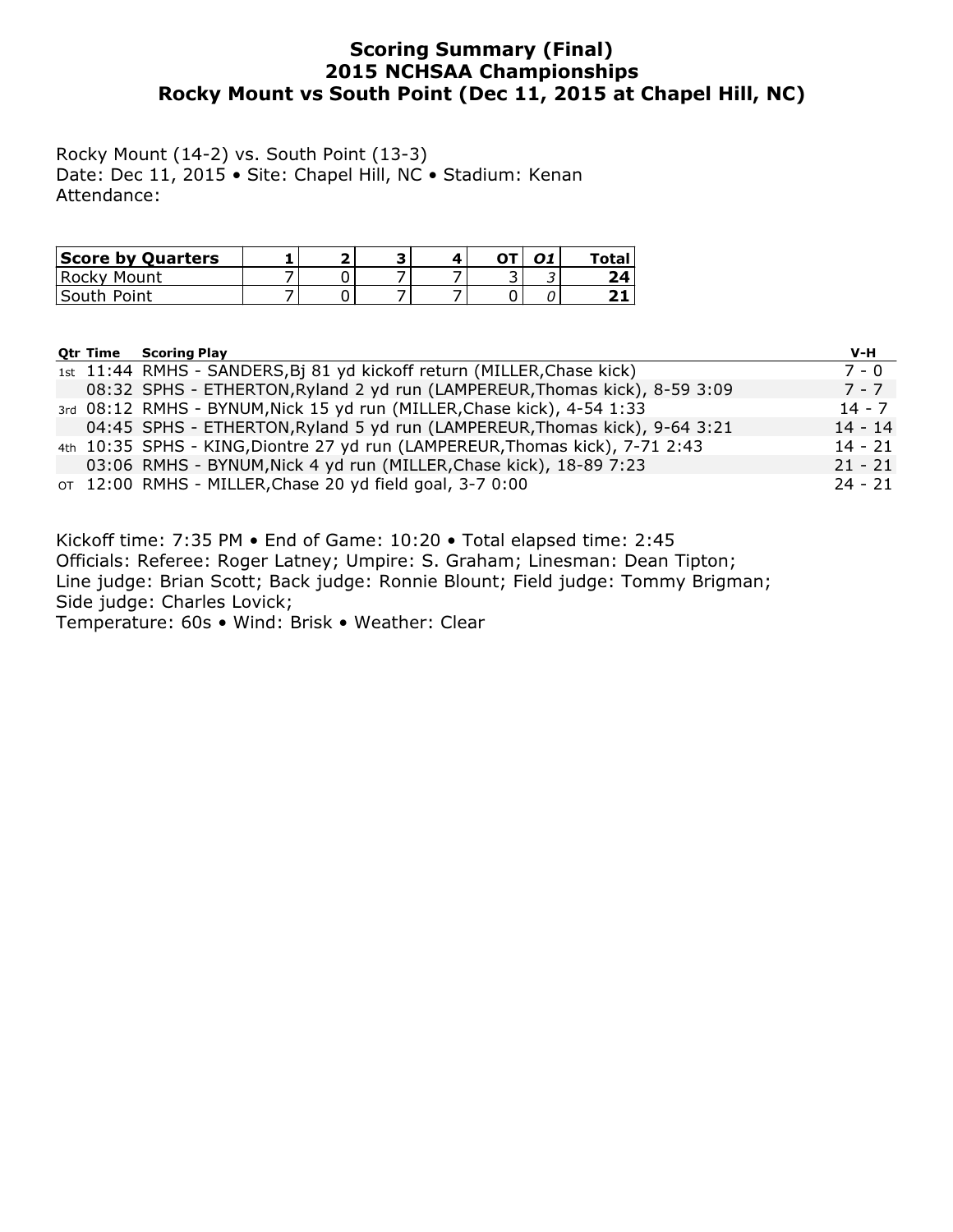### Team Statistics (Final) 2015 NCHSAA Championships Rocky Mount vs South Point (Dec 11, 2015 at Chapel Hill, NC)

| <b>FIRST DOWNS</b><br>18<br>20<br>8<br>Rushing<br>16<br>Passing<br>10<br>1<br>$\overline{2}$<br>$\mathbf{1}$<br>Penalty<br><b>NET YARDS RUSHING</b><br>135<br>279<br><b>Rushing Attempts</b><br>42<br>54<br>3.2<br>5.2<br>Average Per Rush<br><b>Rushing Touchdowns</b><br>$\overline{2}$<br>3<br>152<br>Yards Gained Rushing<br>298<br>Yards Lost Rushing<br>17<br>19<br><b>NET YARDS PASSING</b><br>210<br>12<br>$15 - 21 - 0$<br>$1 - 2 - 0$<br>Completions-Attempts-Int<br>6.0<br>Average Per Attempt<br>10.0<br>12.0<br>Average Per Completion<br>14.0<br>Passing Touchdowns<br>0<br>0<br><b>TOTAL OFFENSE YARDS</b><br>345<br>291<br>Total offense plays<br>63<br>56<br>5.5<br>5.2<br>Average Gain Per Play<br>Fumbles: Number-Lost<br>$2 - 0$<br>$0 - 0$<br>Penalties: Number-Yards<br>$5 - 50$<br>$3 - 13$<br><b>PUNTS-YARDS</b><br>$1 - 26$<br>$1 - 32$<br>26.0<br>32.0<br>Average Yards Per Punt<br>32.0<br>Net Yards Per Punt<br>26.0<br>Inside 20<br>0<br>0<br>50+ Yards<br>0<br>0<br><b>Touchbacks</b><br>0<br>0<br>Fair catch<br>0<br>0<br><b>KICKOFFS-YARDS</b><br>$4 - 157$<br>$4 - 206$<br>Average Yards Per Kickoff<br>51.5<br>39.2<br>Net Yards Per Kickoff<br>24.5<br>24.0<br>Touchbacks<br>0<br>0<br>Punt returns: Number-Yards-TD<br>$0 - 0 - 0$<br>$0 - 0 - 0$<br>Average Per Return<br>0.0<br>0.0<br>Kickoff returns: Number-Yds-TD<br>$4 - 110 - 1$<br>$4 - 59 - 0$<br>27.5<br>14.8<br>Average Per Return<br>$0 - 0 - 0$<br>Interceptions: Number-Yds-TD<br>$0 - 0 - 0$<br>Fumble Returns: Number-Yds-TD<br>$0 - 0 - 0$<br>$0 - 0 - 0$<br>Miscellaneous Yards<br>0<br>Ω<br>26:10<br>21:50<br>Possession Time<br>7:42<br>4:18<br>1st Quarter<br>5:59<br>6:01<br>2nd Quarter<br>5:00<br>7:00<br>3rd Quarter<br>7:29<br>4:31<br>4th Quarter<br>OT Quarter<br>0:00<br>0:00<br><b>Third-Down Conversions</b><br>8 of 14<br>4 of 8<br><b>Fourth-Down Conversions</b><br>3 of 5<br>$0$ of $2$<br>Red-Zone Scores-Chances<br>$3 - 5$<br>$2 - 3$<br>$2 - 5$<br>$2 - 3$<br>Touchdowns<br>$1 - 5$<br>Field goals<br>$0 - 3$<br>Sacks By: Number-Yards<br>$1 - 7$<br>$1 - 7$<br>$3 - 3$<br>$3 - 3$<br><b>PAT Kicks</b><br><b>Field Goals</b><br>$1 - 1$<br>$0 - 2$<br>Points off turnovers<br>0<br>0 | <b>RMHS</b> | <b>SPHS</b> |
|-------------------------------------------------------------------------------------------------------------------------------------------------------------------------------------------------------------------------------------------------------------------------------------------------------------------------------------------------------------------------------------------------------------------------------------------------------------------------------------------------------------------------------------------------------------------------------------------------------------------------------------------------------------------------------------------------------------------------------------------------------------------------------------------------------------------------------------------------------------------------------------------------------------------------------------------------------------------------------------------------------------------------------------------------------------------------------------------------------------------------------------------------------------------------------------------------------------------------------------------------------------------------------------------------------------------------------------------------------------------------------------------------------------------------------------------------------------------------------------------------------------------------------------------------------------------------------------------------------------------------------------------------------------------------------------------------------------------------------------------------------------------------------------------------------------------------------------------------------------------------------------------------------------------------------------------------------------------------------------------------------------------------------------------------------------------------------------------------------------------------------------------------------------------------------------------------------------------|-------------|-------------|
|                                                                                                                                                                                                                                                                                                                                                                                                                                                                                                                                                                                                                                                                                                                                                                                                                                                                                                                                                                                                                                                                                                                                                                                                                                                                                                                                                                                                                                                                                                                                                                                                                                                                                                                                                                                                                                                                                                                                                                                                                                                                                                                                                                                                                   |             |             |
|                                                                                                                                                                                                                                                                                                                                                                                                                                                                                                                                                                                                                                                                                                                                                                                                                                                                                                                                                                                                                                                                                                                                                                                                                                                                                                                                                                                                                                                                                                                                                                                                                                                                                                                                                                                                                                                                                                                                                                                                                                                                                                                                                                                                                   |             |             |
|                                                                                                                                                                                                                                                                                                                                                                                                                                                                                                                                                                                                                                                                                                                                                                                                                                                                                                                                                                                                                                                                                                                                                                                                                                                                                                                                                                                                                                                                                                                                                                                                                                                                                                                                                                                                                                                                                                                                                                                                                                                                                                                                                                                                                   |             |             |
|                                                                                                                                                                                                                                                                                                                                                                                                                                                                                                                                                                                                                                                                                                                                                                                                                                                                                                                                                                                                                                                                                                                                                                                                                                                                                                                                                                                                                                                                                                                                                                                                                                                                                                                                                                                                                                                                                                                                                                                                                                                                                                                                                                                                                   |             |             |
|                                                                                                                                                                                                                                                                                                                                                                                                                                                                                                                                                                                                                                                                                                                                                                                                                                                                                                                                                                                                                                                                                                                                                                                                                                                                                                                                                                                                                                                                                                                                                                                                                                                                                                                                                                                                                                                                                                                                                                                                                                                                                                                                                                                                                   |             |             |
|                                                                                                                                                                                                                                                                                                                                                                                                                                                                                                                                                                                                                                                                                                                                                                                                                                                                                                                                                                                                                                                                                                                                                                                                                                                                                                                                                                                                                                                                                                                                                                                                                                                                                                                                                                                                                                                                                                                                                                                                                                                                                                                                                                                                                   |             |             |
|                                                                                                                                                                                                                                                                                                                                                                                                                                                                                                                                                                                                                                                                                                                                                                                                                                                                                                                                                                                                                                                                                                                                                                                                                                                                                                                                                                                                                                                                                                                                                                                                                                                                                                                                                                                                                                                                                                                                                                                                                                                                                                                                                                                                                   |             |             |
|                                                                                                                                                                                                                                                                                                                                                                                                                                                                                                                                                                                                                                                                                                                                                                                                                                                                                                                                                                                                                                                                                                                                                                                                                                                                                                                                                                                                                                                                                                                                                                                                                                                                                                                                                                                                                                                                                                                                                                                                                                                                                                                                                                                                                   |             |             |
|                                                                                                                                                                                                                                                                                                                                                                                                                                                                                                                                                                                                                                                                                                                                                                                                                                                                                                                                                                                                                                                                                                                                                                                                                                                                                                                                                                                                                                                                                                                                                                                                                                                                                                                                                                                                                                                                                                                                                                                                                                                                                                                                                                                                                   |             |             |
|                                                                                                                                                                                                                                                                                                                                                                                                                                                                                                                                                                                                                                                                                                                                                                                                                                                                                                                                                                                                                                                                                                                                                                                                                                                                                                                                                                                                                                                                                                                                                                                                                                                                                                                                                                                                                                                                                                                                                                                                                                                                                                                                                                                                                   |             |             |
|                                                                                                                                                                                                                                                                                                                                                                                                                                                                                                                                                                                                                                                                                                                                                                                                                                                                                                                                                                                                                                                                                                                                                                                                                                                                                                                                                                                                                                                                                                                                                                                                                                                                                                                                                                                                                                                                                                                                                                                                                                                                                                                                                                                                                   |             |             |
|                                                                                                                                                                                                                                                                                                                                                                                                                                                                                                                                                                                                                                                                                                                                                                                                                                                                                                                                                                                                                                                                                                                                                                                                                                                                                                                                                                                                                                                                                                                                                                                                                                                                                                                                                                                                                                                                                                                                                                                                                                                                                                                                                                                                                   |             |             |
|                                                                                                                                                                                                                                                                                                                                                                                                                                                                                                                                                                                                                                                                                                                                                                                                                                                                                                                                                                                                                                                                                                                                                                                                                                                                                                                                                                                                                                                                                                                                                                                                                                                                                                                                                                                                                                                                                                                                                                                                                                                                                                                                                                                                                   |             |             |
|                                                                                                                                                                                                                                                                                                                                                                                                                                                                                                                                                                                                                                                                                                                                                                                                                                                                                                                                                                                                                                                                                                                                                                                                                                                                                                                                                                                                                                                                                                                                                                                                                                                                                                                                                                                                                                                                                                                                                                                                                                                                                                                                                                                                                   |             |             |
|                                                                                                                                                                                                                                                                                                                                                                                                                                                                                                                                                                                                                                                                                                                                                                                                                                                                                                                                                                                                                                                                                                                                                                                                                                                                                                                                                                                                                                                                                                                                                                                                                                                                                                                                                                                                                                                                                                                                                                                                                                                                                                                                                                                                                   |             |             |
|                                                                                                                                                                                                                                                                                                                                                                                                                                                                                                                                                                                                                                                                                                                                                                                                                                                                                                                                                                                                                                                                                                                                                                                                                                                                                                                                                                                                                                                                                                                                                                                                                                                                                                                                                                                                                                                                                                                                                                                                                                                                                                                                                                                                                   |             |             |
|                                                                                                                                                                                                                                                                                                                                                                                                                                                                                                                                                                                                                                                                                                                                                                                                                                                                                                                                                                                                                                                                                                                                                                                                                                                                                                                                                                                                                                                                                                                                                                                                                                                                                                                                                                                                                                                                                                                                                                                                                                                                                                                                                                                                                   |             |             |
|                                                                                                                                                                                                                                                                                                                                                                                                                                                                                                                                                                                                                                                                                                                                                                                                                                                                                                                                                                                                                                                                                                                                                                                                                                                                                                                                                                                                                                                                                                                                                                                                                                                                                                                                                                                                                                                                                                                                                                                                                                                                                                                                                                                                                   |             |             |
|                                                                                                                                                                                                                                                                                                                                                                                                                                                                                                                                                                                                                                                                                                                                                                                                                                                                                                                                                                                                                                                                                                                                                                                                                                                                                                                                                                                                                                                                                                                                                                                                                                                                                                                                                                                                                                                                                                                                                                                                                                                                                                                                                                                                                   |             |             |
|                                                                                                                                                                                                                                                                                                                                                                                                                                                                                                                                                                                                                                                                                                                                                                                                                                                                                                                                                                                                                                                                                                                                                                                                                                                                                                                                                                                                                                                                                                                                                                                                                                                                                                                                                                                                                                                                                                                                                                                                                                                                                                                                                                                                                   |             |             |
|                                                                                                                                                                                                                                                                                                                                                                                                                                                                                                                                                                                                                                                                                                                                                                                                                                                                                                                                                                                                                                                                                                                                                                                                                                                                                                                                                                                                                                                                                                                                                                                                                                                                                                                                                                                                                                                                                                                                                                                                                                                                                                                                                                                                                   |             |             |
|                                                                                                                                                                                                                                                                                                                                                                                                                                                                                                                                                                                                                                                                                                                                                                                                                                                                                                                                                                                                                                                                                                                                                                                                                                                                                                                                                                                                                                                                                                                                                                                                                                                                                                                                                                                                                                                                                                                                                                                                                                                                                                                                                                                                                   |             |             |
|                                                                                                                                                                                                                                                                                                                                                                                                                                                                                                                                                                                                                                                                                                                                                                                                                                                                                                                                                                                                                                                                                                                                                                                                                                                                                                                                                                                                                                                                                                                                                                                                                                                                                                                                                                                                                                                                                                                                                                                                                                                                                                                                                                                                                   |             |             |
|                                                                                                                                                                                                                                                                                                                                                                                                                                                                                                                                                                                                                                                                                                                                                                                                                                                                                                                                                                                                                                                                                                                                                                                                                                                                                                                                                                                                                                                                                                                                                                                                                                                                                                                                                                                                                                                                                                                                                                                                                                                                                                                                                                                                                   |             |             |
|                                                                                                                                                                                                                                                                                                                                                                                                                                                                                                                                                                                                                                                                                                                                                                                                                                                                                                                                                                                                                                                                                                                                                                                                                                                                                                                                                                                                                                                                                                                                                                                                                                                                                                                                                                                                                                                                                                                                                                                                                                                                                                                                                                                                                   |             |             |
|                                                                                                                                                                                                                                                                                                                                                                                                                                                                                                                                                                                                                                                                                                                                                                                                                                                                                                                                                                                                                                                                                                                                                                                                                                                                                                                                                                                                                                                                                                                                                                                                                                                                                                                                                                                                                                                                                                                                                                                                                                                                                                                                                                                                                   |             |             |
|                                                                                                                                                                                                                                                                                                                                                                                                                                                                                                                                                                                                                                                                                                                                                                                                                                                                                                                                                                                                                                                                                                                                                                                                                                                                                                                                                                                                                                                                                                                                                                                                                                                                                                                                                                                                                                                                                                                                                                                                                                                                                                                                                                                                                   |             |             |
|                                                                                                                                                                                                                                                                                                                                                                                                                                                                                                                                                                                                                                                                                                                                                                                                                                                                                                                                                                                                                                                                                                                                                                                                                                                                                                                                                                                                                                                                                                                                                                                                                                                                                                                                                                                                                                                                                                                                                                                                                                                                                                                                                                                                                   |             |             |
|                                                                                                                                                                                                                                                                                                                                                                                                                                                                                                                                                                                                                                                                                                                                                                                                                                                                                                                                                                                                                                                                                                                                                                                                                                                                                                                                                                                                                                                                                                                                                                                                                                                                                                                                                                                                                                                                                                                                                                                                                                                                                                                                                                                                                   |             |             |
|                                                                                                                                                                                                                                                                                                                                                                                                                                                                                                                                                                                                                                                                                                                                                                                                                                                                                                                                                                                                                                                                                                                                                                                                                                                                                                                                                                                                                                                                                                                                                                                                                                                                                                                                                                                                                                                                                                                                                                                                                                                                                                                                                                                                                   |             |             |
|                                                                                                                                                                                                                                                                                                                                                                                                                                                                                                                                                                                                                                                                                                                                                                                                                                                                                                                                                                                                                                                                                                                                                                                                                                                                                                                                                                                                                                                                                                                                                                                                                                                                                                                                                                                                                                                                                                                                                                                                                                                                                                                                                                                                                   |             |             |
|                                                                                                                                                                                                                                                                                                                                                                                                                                                                                                                                                                                                                                                                                                                                                                                                                                                                                                                                                                                                                                                                                                                                                                                                                                                                                                                                                                                                                                                                                                                                                                                                                                                                                                                                                                                                                                                                                                                                                                                                                                                                                                                                                                                                                   |             |             |
|                                                                                                                                                                                                                                                                                                                                                                                                                                                                                                                                                                                                                                                                                                                                                                                                                                                                                                                                                                                                                                                                                                                                                                                                                                                                                                                                                                                                                                                                                                                                                                                                                                                                                                                                                                                                                                                                                                                                                                                                                                                                                                                                                                                                                   |             |             |
|                                                                                                                                                                                                                                                                                                                                                                                                                                                                                                                                                                                                                                                                                                                                                                                                                                                                                                                                                                                                                                                                                                                                                                                                                                                                                                                                                                                                                                                                                                                                                                                                                                                                                                                                                                                                                                                                                                                                                                                                                                                                                                                                                                                                                   |             |             |
|                                                                                                                                                                                                                                                                                                                                                                                                                                                                                                                                                                                                                                                                                                                                                                                                                                                                                                                                                                                                                                                                                                                                                                                                                                                                                                                                                                                                                                                                                                                                                                                                                                                                                                                                                                                                                                                                                                                                                                                                                                                                                                                                                                                                                   |             |             |
|                                                                                                                                                                                                                                                                                                                                                                                                                                                                                                                                                                                                                                                                                                                                                                                                                                                                                                                                                                                                                                                                                                                                                                                                                                                                                                                                                                                                                                                                                                                                                                                                                                                                                                                                                                                                                                                                                                                                                                                                                                                                                                                                                                                                                   |             |             |
|                                                                                                                                                                                                                                                                                                                                                                                                                                                                                                                                                                                                                                                                                                                                                                                                                                                                                                                                                                                                                                                                                                                                                                                                                                                                                                                                                                                                                                                                                                                                                                                                                                                                                                                                                                                                                                                                                                                                                                                                                                                                                                                                                                                                                   |             |             |
|                                                                                                                                                                                                                                                                                                                                                                                                                                                                                                                                                                                                                                                                                                                                                                                                                                                                                                                                                                                                                                                                                                                                                                                                                                                                                                                                                                                                                                                                                                                                                                                                                                                                                                                                                                                                                                                                                                                                                                                                                                                                                                                                                                                                                   |             |             |
|                                                                                                                                                                                                                                                                                                                                                                                                                                                                                                                                                                                                                                                                                                                                                                                                                                                                                                                                                                                                                                                                                                                                                                                                                                                                                                                                                                                                                                                                                                                                                                                                                                                                                                                                                                                                                                                                                                                                                                                                                                                                                                                                                                                                                   |             |             |
|                                                                                                                                                                                                                                                                                                                                                                                                                                                                                                                                                                                                                                                                                                                                                                                                                                                                                                                                                                                                                                                                                                                                                                                                                                                                                                                                                                                                                                                                                                                                                                                                                                                                                                                                                                                                                                                                                                                                                                                                                                                                                                                                                                                                                   |             |             |
|                                                                                                                                                                                                                                                                                                                                                                                                                                                                                                                                                                                                                                                                                                                                                                                                                                                                                                                                                                                                                                                                                                                                                                                                                                                                                                                                                                                                                                                                                                                                                                                                                                                                                                                                                                                                                                                                                                                                                                                                                                                                                                                                                                                                                   |             |             |
|                                                                                                                                                                                                                                                                                                                                                                                                                                                                                                                                                                                                                                                                                                                                                                                                                                                                                                                                                                                                                                                                                                                                                                                                                                                                                                                                                                                                                                                                                                                                                                                                                                                                                                                                                                                                                                                                                                                                                                                                                                                                                                                                                                                                                   |             |             |
|                                                                                                                                                                                                                                                                                                                                                                                                                                                                                                                                                                                                                                                                                                                                                                                                                                                                                                                                                                                                                                                                                                                                                                                                                                                                                                                                                                                                                                                                                                                                                                                                                                                                                                                                                                                                                                                                                                                                                                                                                                                                                                                                                                                                                   |             |             |
|                                                                                                                                                                                                                                                                                                                                                                                                                                                                                                                                                                                                                                                                                                                                                                                                                                                                                                                                                                                                                                                                                                                                                                                                                                                                                                                                                                                                                                                                                                                                                                                                                                                                                                                                                                                                                                                                                                                                                                                                                                                                                                                                                                                                                   |             |             |
|                                                                                                                                                                                                                                                                                                                                                                                                                                                                                                                                                                                                                                                                                                                                                                                                                                                                                                                                                                                                                                                                                                                                                                                                                                                                                                                                                                                                                                                                                                                                                                                                                                                                                                                                                                                                                                                                                                                                                                                                                                                                                                                                                                                                                   |             |             |
|                                                                                                                                                                                                                                                                                                                                                                                                                                                                                                                                                                                                                                                                                                                                                                                                                                                                                                                                                                                                                                                                                                                                                                                                                                                                                                                                                                                                                                                                                                                                                                                                                                                                                                                                                                                                                                                                                                                                                                                                                                                                                                                                                                                                                   |             |             |
|                                                                                                                                                                                                                                                                                                                                                                                                                                                                                                                                                                                                                                                                                                                                                                                                                                                                                                                                                                                                                                                                                                                                                                                                                                                                                                                                                                                                                                                                                                                                                                                                                                                                                                                                                                                                                                                                                                                                                                                                                                                                                                                                                                                                                   |             |             |
|                                                                                                                                                                                                                                                                                                                                                                                                                                                                                                                                                                                                                                                                                                                                                                                                                                                                                                                                                                                                                                                                                                                                                                                                                                                                                                                                                                                                                                                                                                                                                                                                                                                                                                                                                                                                                                                                                                                                                                                                                                                                                                                                                                                                                   |             |             |
|                                                                                                                                                                                                                                                                                                                                                                                                                                                                                                                                                                                                                                                                                                                                                                                                                                                                                                                                                                                                                                                                                                                                                                                                                                                                                                                                                                                                                                                                                                                                                                                                                                                                                                                                                                                                                                                                                                                                                                                                                                                                                                                                                                                                                   |             |             |
|                                                                                                                                                                                                                                                                                                                                                                                                                                                                                                                                                                                                                                                                                                                                                                                                                                                                                                                                                                                                                                                                                                                                                                                                                                                                                                                                                                                                                                                                                                                                                                                                                                                                                                                                                                                                                                                                                                                                                                                                                                                                                                                                                                                                                   |             |             |
|                                                                                                                                                                                                                                                                                                                                                                                                                                                                                                                                                                                                                                                                                                                                                                                                                                                                                                                                                                                                                                                                                                                                                                                                                                                                                                                                                                                                                                                                                                                                                                                                                                                                                                                                                                                                                                                                                                                                                                                                                                                                                                                                                                                                                   |             |             |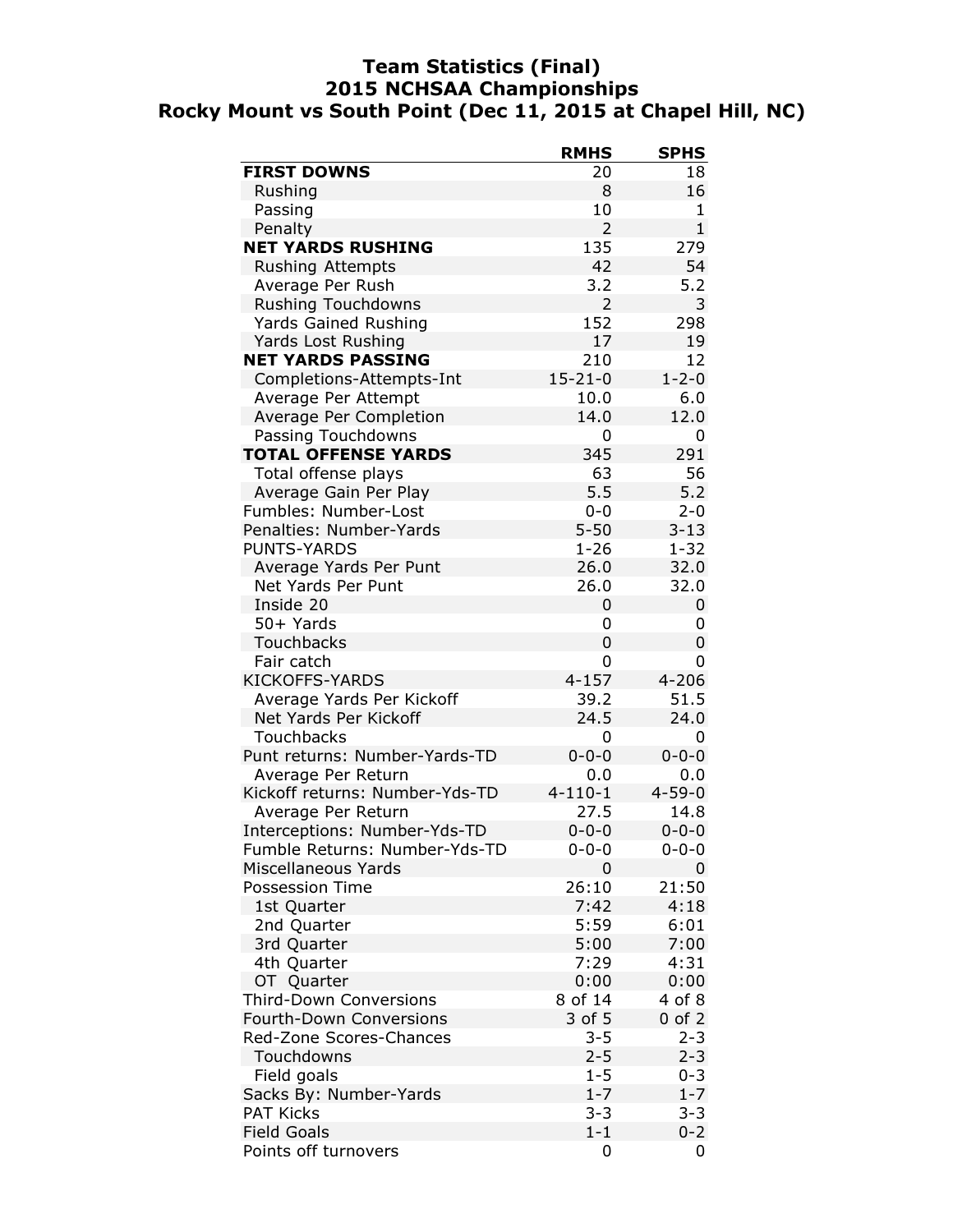# Individual Statistics (Final) 2015 NCHSAA Championships Rocky Mount vs South Point (Dec 11, 2015 at Chapel Hill, NC)

## Rocky Mount **Now South Point**

| <b>Rushing</b>       |    | No. Gain Loss Net TD |   |     |   |    | Lg Avg |
|----------------------|----|----------------------|---|-----|---|----|--------|
| BYNUM, Nick          | 21 | 83                   | 0 | 83  | 2 | 20 | 4.0    |
| <b>BELL, Forrest</b> |    | 40                   | 7 | 33  | 0 | 19 | 4.7    |
| COLLINS, Deangelo    | 3  | 11                   | 0 | 11  | 0 | 6  | 3.7    |
| SANDERS, Bj          | 6  | 10                   | 4 | 6   | O | 3  | 1.0    |
| FORBES, Tyrell       | 5. | 8                    | 6 | 2   | O | 4  | 0.4    |
| Totals               |    |                      |   | 135 |   | 20 |        |

| Passing              | $C-A-I$       |      | <b>Yds TD Long Sack</b> |  |
|----------------------|---------------|------|-------------------------|--|
| <b>BELL, Forrest</b> | $15 - 21 - 0$ | 210  | -39                     |  |
| Totals               | $15 - 21 - 0$ | -210 | -39                     |  |

| <b>Receiving</b>   |    | No. Yards | TD | Long |
|--------------------|----|-----------|----|------|
| FREEMAN, Jaclayton |    | 68        |    | 25   |
| COLLINS, Deangelo  | 3  | 90        | O  | 39   |
| EDWARDS, kk        | 3  | 29        |    | 14   |
| <b>BYNUM, Nick</b> |    | 12        | 0  | 12   |
| RICHARDSON, Chris  |    | 11        |    | 11   |
| <b>Totals</b>      | 15 | 210       |    | 39   |

| Punting      |  |         |              | No. Yds Avg Long In20 TB |  |
|--------------|--|---------|--------------|--------------------------|--|
| BELL,Forrest |  |         | 1 26 26.0 26 |                          |  |
| Totals       |  | 26 26.0 | - 26         |                          |  |

|             | Punt | Kickoff Intercept |                               |  |          |  |
|-------------|------|-------------------|-------------------------------|--|----------|--|
| Returns     |      |                   | No Yds Lg No Yds Lg No Yds Lg |  |          |  |
| SANDERS, Bi |      |                   | $0$   4 110 81  0             |  |          |  |
| Totals      |      |                   | $0$   4 110 81  0             |  | $\Omega$ |  |

| <b>Field goals</b> | Otr | Time                | Dist |           | Result |       |
|--------------------|-----|---------------------|------|-----------|--------|-------|
| MILLER, Chase      | ОT  | 12:00 20 yards Good |      |           |        |       |
| <b>Kickoffs</b>    |     | No. Yards           |      | Avg       | TВ     | OВ    |
| MILLER, Chase      | 4   | 157                 | 39.2 |           | 0      | 0     |
| <b>All-purpose</b> | Run | <b>R</b> cv         | KR   | <b>PR</b> | ΙR     | Total |
| SANDERS, Bj        |     | 6<br>0              | 110  | 0         | 0      | 116   |
| COLLINS, Deangelo  | 11  | 90                  | 0    | 0         | 0      | 101   |

BYNUM, Nick 83 12 0 0 0 95<br>FREEMAN, Jaclayton 0 68 0 0 0 68 FREEMAN, Jaclayton 0 68 0 0 0

| Rushing          |   |        | No. Gain Loss Net TD Lg Avg |        |  |            |
|------------------|---|--------|-----------------------------|--------|--|------------|
| KING,Diontre     |   | 25 157 |                             | 18 139 |  | 1 27 5.6   |
| ETHERTON, Ryland |   | 21 100 | $\mathbf{1}$                | -99    |  | 2 14 4.7   |
| WILSON, Nolan    | 8 | -41    | 0                           | 41     |  | $0$ 11 5.1 |
| Totals           |   | 54 298 |                             | 19 279 |  | 3 27 5.2   |

| <b>Passing</b> | C-A-I       |       | <b>Yds TD Long Sack</b> |              |
|----------------|-------------|-------|-------------------------|--------------|
| KING, Diontre  | $1 - 2 - 0$ | -12 - | - 12                    | -1           |
| Totals         | $1 - 2 - 0$ | -12.  | -12                     | $\mathbf{1}$ |

| Receiving      | No. Yards TD Long |    |
|----------------|-------------------|----|
| SILVER, Nathan | -12               | 12 |
| Totals         | 12                | 12 |

| Punting    |  |         |              | No. Yds Avg Long In20 TB |     |
|------------|--|---------|--------------|--------------------------|-----|
| HALL,Tyler |  |         | 1 32 32.0 32 |                          | - 0 |
| Totals     |  | 32 32.0 | 32           |                          | -0  |

|                |   | Punt   | Kickoff |             | Intercept |   |           |    |
|----------------|---|--------|---------|-------------|-----------|---|-----------|----|
| <b>Returns</b> |   | No Yds |         | $Lg$ No Yds |           |   | Lg No Yds | La |
| WILSON, Nolan  |   |        |         | 16          | 16l       |   |           |    |
| MEAD, Max      |   | 0      | 0       | 17          | 12I       |   |           |    |
| KING, Diontre  | 0 | 0      | 0       | 26          | 261       | 0 |           |    |
| Totals         |   |        | 0       | 59          | 26I       |   |           |    |

| Field goals                                | Qtr Time Dist | Result |
|--------------------------------------------|---------------|--------|
| LAMPEREUR,Thomas 4th 00:00 44 yards Missed |               |        |
| LAMPEREUR,Thomas OT 12:00 22 yards Missed  |               |        |

| Kickoffs         | No. Yards Avg TB OB |  |  |
|------------------|---------------------|--|--|
| LAMPEREUR,Thomas | 4 206 51.5 0        |  |  |

| All-purpose      | Run | <b>R</b> cv | <b>KR</b> | <b>PR</b> | IR. | Total |
|------------------|-----|-------------|-----------|-----------|-----|-------|
| KING,Diontre     | 139 |             | 26        |           |     | 165   |
| ETHERTON, Ryland | 99  |             |           |           |     | 99.   |
| WILSON, Nolan    | 41  |             | 16        |           |     | 57    |
| MEAD, Max        | O   |             | 17        |           |     | 17    |

FUMBLES: Rocky Mount-None. South Point-KING,Diontre 2-0.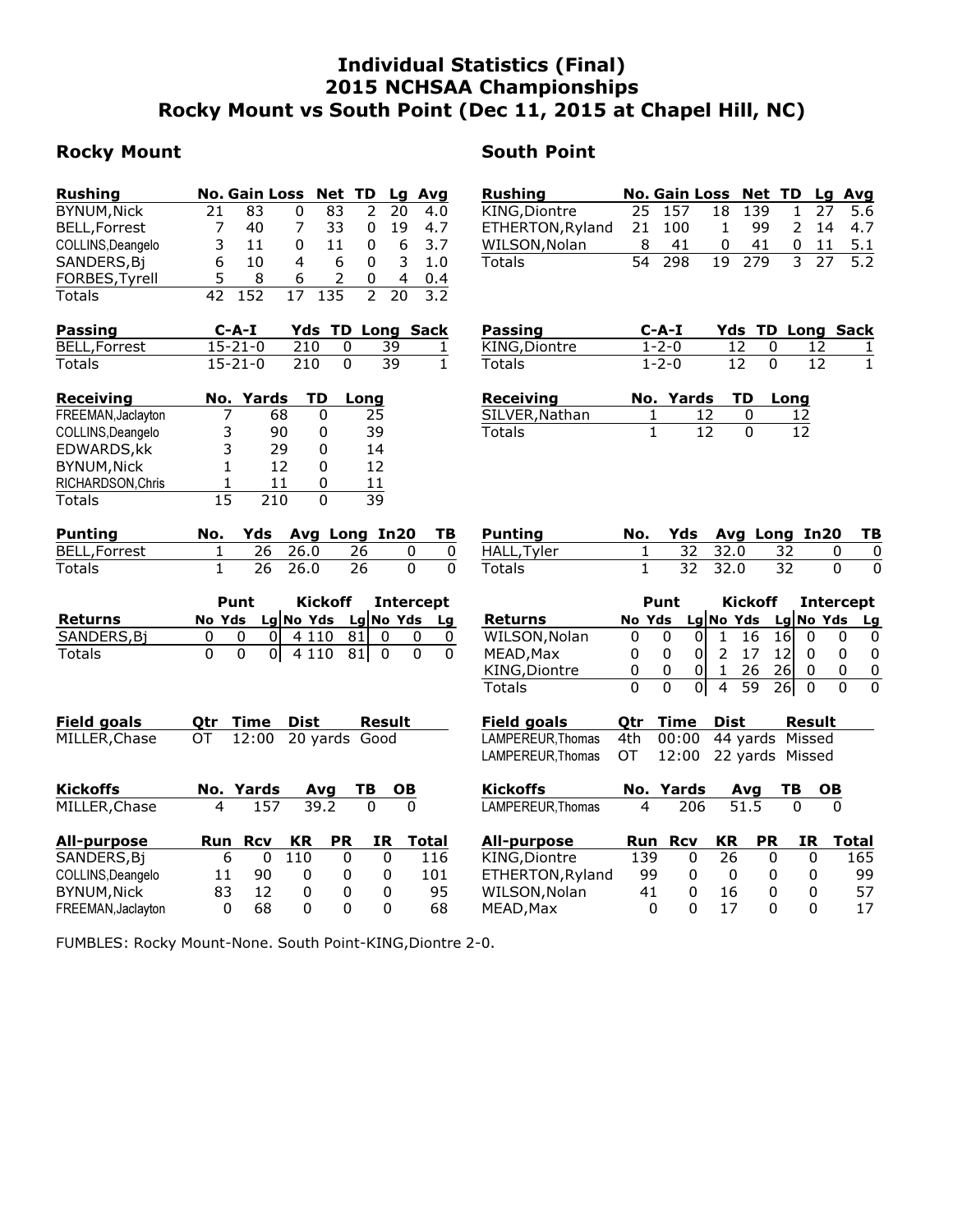### Defensive Statistics (Final) 2015 NCHSAA Championships Rocky Mount vs South Point (Dec 11, 2015 at Chapel Hill, NC)

| #              | <b>Rocky Mount</b>   | Solo            |                 |                         | <b>Ast Total Sacks-Yds</b> | <b>TFL-Yds</b> |                              |                | FF FR-Yds Int-Yds BrUp Blks QBH |                          |                |                |
|----------------|----------------------|-----------------|-----------------|-------------------------|----------------------------|----------------|------------------------------|----------------|---------------------------------|--------------------------|----------------|----------------|
|                | 56 HENDERSON, Alex   | 6               | 5               | 11                      |                            | $1.0 - 3$      |                              |                |                                 |                          |                |                |
|                | 31 REVIS, Detrell    | 5               | 5               | 10                      |                            |                |                              |                |                                 |                          |                |                |
| 2              | WALKER, Jac'quel     | 1               | 7               | 8                       |                            | $0.5 - 0$      |                              |                |                                 | $\mathbf{1}$             |                |                |
| 6              | WHITE, Rodquan       | 5               | $\mathbf{1}$    | 6                       |                            | $2.0 - 5$      | $\mathbf{1}$                 |                |                                 |                          |                |                |
| 9              | RICHARDSON, Artavio  | $\overline{4}$  | $\overline{2}$  | 6                       | $1.0 - 7$                  | $1.0 - 7$      | $\blacksquare$               |                |                                 | $\blacksquare$           |                |                |
|                | 7 FATE, Deshaquon    | 3               | 3               | 6                       |                            | $0.5 - 1$      |                              |                |                                 |                          |                |                |
|                | 72 BATTLE, Thomas    | 4               | $\mathbf{1}$    | 5                       |                            |                |                              |                |                                 |                          |                |                |
|                | 44 GREENE, Sherrod   | $\overline{3}$  | $\overline{2}$  | 5                       |                            |                |                              |                |                                 |                          |                |                |
|                | 40 WARD, Mike        | 1               | 3               | 4                       |                            |                |                              |                |                                 |                          |                |                |
|                | 90 SHEPPARD, Sedrak  | $\mathbf{1}$    | $\overline{2}$  | 3                       |                            | $1.0 - 2$      |                              |                |                                 |                          |                |                |
|                | 20 PARKER, Aaron     | 2               | 0               | 2                       |                            |                |                              |                |                                 |                          |                |                |
| 3 <sup>1</sup> | EDWARDS, kk          | $\mathbf{1}$    | 0               | $\mathbf{1}$            |                            |                |                              |                |                                 |                          |                |                |
|                | 55 WHITE, Marcie     | $\mathbf 1$     | 0               | 1                       |                            |                |                              |                |                                 |                          |                |                |
|                | 23 WHITAKER, Donte   | 0               | $\mathbf{1}$    | $\mathbf{1}$            |                            |                |                              |                |                                 |                          |                |                |
|                | 77 ROBINSON, Kera    | $\mathbf{0}$    | $\mathbf{1}$    | $\mathbf{1}$            |                            |                | $\overline{a}$               |                |                                 | $\overline{a}$           | ٠              |                |
|                | 42 HARPER, Chris     | $\Omega$        | 1               | $\mathbf{1}$            |                            |                |                              |                |                                 | $\overline{\phantom{a}}$ |                |                |
|                | <b>Totals</b>        | $\overline{37}$ | 34              | 71                      | $1.0 - 7$                  | $6.0 - 18$     | $\overline{1}$               | $0 - 0$        | $0 - 0$                         | $\mathbf{1}$             | 0              | $\overline{0}$ |
|                |                      |                 |                 |                         |                            |                |                              |                |                                 |                          |                |                |
|                | # South Point        | Solo            |                 |                         | <b>Ast Total Sacks-Yds</b> | <b>TFL-Yds</b> | FF.                          |                | FR-Yds Int-Yds BrUp Blks QBH    |                          |                |                |
|                | 33 MUSE, Nick        | 8               | 6               | 14                      |                            | $0.5 - 0$      |                              |                |                                 |                          |                | $\mathbf{1}$   |
|                | 44 HALL, Tyler       | 8               | $\mathbf{1}$    | 9                       | $\blacksquare$             | $1.0 - 1$      | $\blacksquare$               |                |                                 | $\mathbf{1}$             |                |                |
|                | 24 ALEXANDER, Jake   | 6               | 3               | 9                       | $\blacksquare$             | $0.5 - 3$      | $\qquad \qquad \blacksquare$ |                |                                 | $\mathbf{1}$             |                |                |
|                | 35 HAYES, Mike       | 3               | $\overline{4}$  | $\overline{7}$          |                            | $1.0 - 3$      |                              |                |                                 |                          |                |                |
|                | 19 ROBINSON, Matthew | 4               | $\overline{2}$  | 6                       | $1.0 - 7$                  | $2.0 - 10$     | $\overline{\phantom{a}}$     |                |                                 | $\overline{\phantom{a}}$ | ٠              |                |
|                | 40 HAMILTON, Nathan  | 2               | $\overline{2}$  | 4                       |                            |                |                              |                |                                 |                          |                |                |
|                | 78 ALVERSON, AJ      | 0               | $\overline{4}$  | $\overline{\mathbf{4}}$ |                            |                | $\blacksquare$               | $\overline{a}$ |                                 | $\blacksquare$           | ÷              |                |
|                | 23 STARR, JT         | 3               | $\mathbf 0$     | 3                       |                            |                |                              |                |                                 |                          |                |                |
|                | 60 STAPEL, Toby      | $\mathbf 1$     | $\overline{2}$  | 3                       |                            |                | $\blacksquare$               |                |                                 | ÷,                       |                |                |
|                | 77 DAVIS, Phillip    | $\mathbf{1}$    | $\overline{2}$  | $\overline{3}$          |                            |                |                              |                |                                 | $\mathbf{1}$             |                |                |
|                | 9 FARMER, Nick       | 2               | 0               | 2                       |                            |                |                              |                |                                 |                          |                |                |
|                | 67 CARTER, Isaiah    | $\mathbf{1}$    | $\mathbf{1}$    | $\overline{2}$          |                            |                |                              |                |                                 |                          |                |                |
|                | 25 BRANDON, Mario    | 0               | 2               | 2                       |                            |                |                              |                |                                 | ÷                        | $\sim$         |                |
|                | 54 LEDFORD, Jon      | $\Omega$        | $\overline{2}$  | $\overline{2}$          |                            |                |                              |                |                                 |                          |                |                |
|                | 14 MEAD, Max         | $\mathbf 1$     | 0               | 1                       |                            |                |                              |                |                                 |                          |                |                |
|                | 66 HERNANDEZ, Victor | $\Omega$        | $\mathbf{1}$    | $\mathbf{1}$            |                            |                |                              |                |                                 |                          |                |                |
|                | 45 HALE, Camden      | 0               | 1               | $\mathbf{1}$            |                            |                |                              |                |                                 |                          |                |                |
|                | 32 ETHERTON, Ryland  | 0               | 1               | 1                       |                            |                |                              |                |                                 |                          |                |                |
|                | <b>Totals</b>        | $\overline{40}$ | $\overline{34}$ | $\overline{74}$         | $1.0 - 7$                  | $5.0 - 17$     | 0                            | $0 - 0$        | $0 - 0$                         | 3                        | $\overline{0}$ | $\mathbf{1}$   |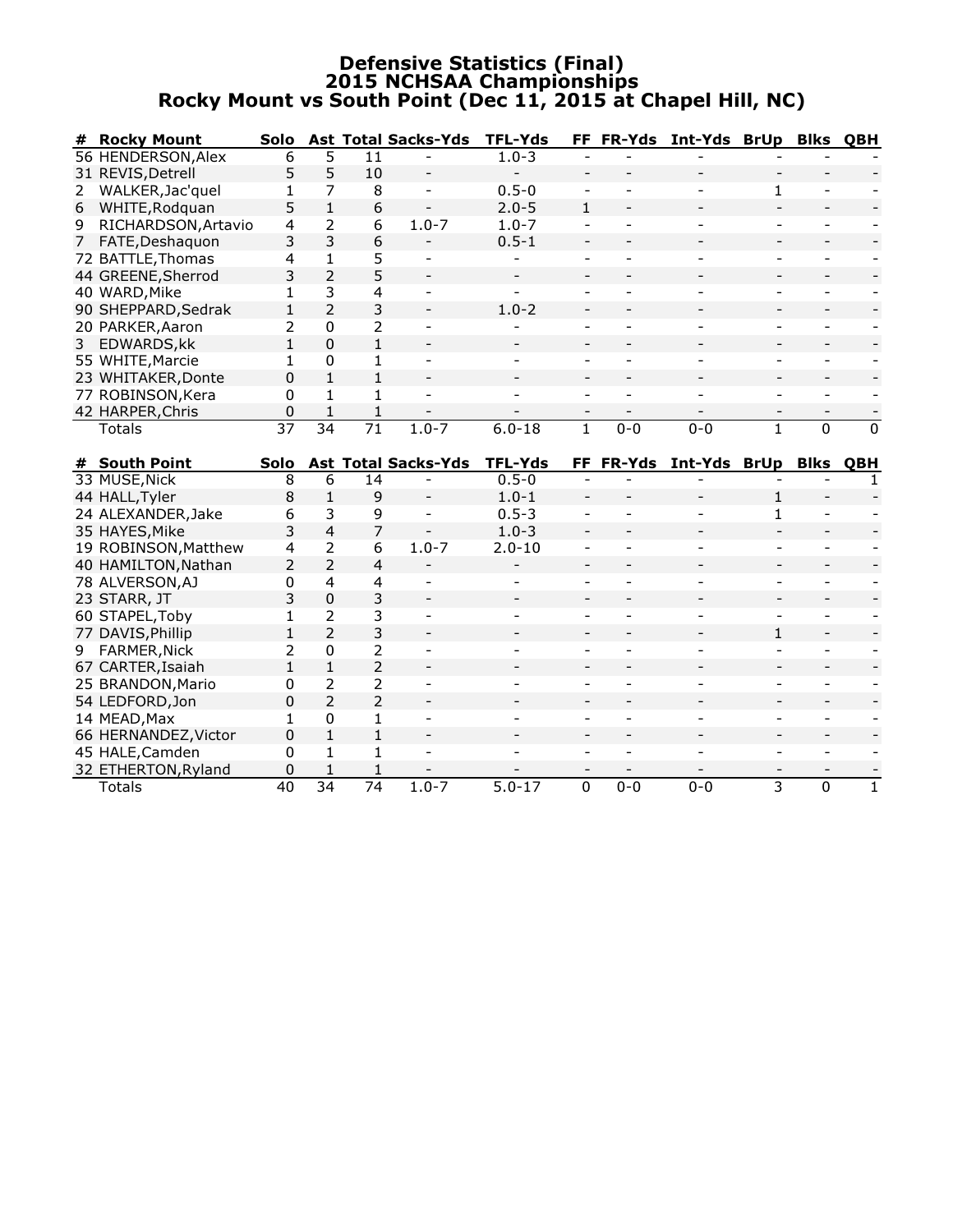# Drive Chart (By Team) (Final) 2015 NCHSAA Championships Rocky Mount vs South Point (Dec 11, 2015 at Chapel Hill, NC)

| <b>Drive Started</b> |     |                 |       |                 |             | <b>Drive Ended</b> |                 | Consumed    |            |  |
|----------------------|-----|-----------------|-------|-----------------|-------------|--------------------|-----------------|-------------|------------|--|
| Team                 | Qtr | Spot            | Time  | <b>Obtained</b> | <b>Spot</b> | Time               | <b>How lost</b> | - Yds<br>PI | <b>TOP</b> |  |
| <b>RMHS</b>          | 1st | <b>S00</b>      | 12:00 | Kickoff         | <b>S00</b>  | 11:44              | *TOUCHDOWN      | 0<br>- 0    | 0:16       |  |
| <b>RMHS</b>          |     | R11             | 08:27 | Kickoff         | S15         | 01:06              | Downs           | - 74<br>17  | $7:21$ .   |  |
| <b>RMHS</b>          | 2nd | <b>R29</b>      | 08:01 | Downs           | S39         | 03:55              | Downs           | - 32<br>8   | 4:06       |  |
| <b>RMHS</b>          |     | <b>R38</b>      | 01:53 | Downs           | S01         | 00:00              | End of half     | - 61<br>8   | $1:53$ .   |  |
| <b>RMHS</b>          | 3rd | R46             | 09:45 | Punt            | <b>S00</b>  | 08:12              | *TOUCHDOWN      | - 54<br>4   | 1:33       |  |
| <b>RMHS</b>          |     | <b>R22</b>      | 04:37 | <b>Kickoff</b>  | R45         | 01:18              | Punt            | $6 - 23$    | 3:19       |  |
| <b>RMHS</b>          | 4th | IR11            | 10:29 | Kickoff         | <b>S00</b>  | 03:06              | *TOUCHDOWN      | 18<br>- 89  | 7:23       |  |
| <b>RMHS</b>          |     | <b>R20</b>      | 00:00 | Missed FG       | <b>R20</b>  | 00:00              | End of half     | 0<br>- 0    | 0:00       |  |
| <b>RMHS</b>          | ОT  | S <sub>10</sub> | 12:00 | Missed FG       | S10         | 12:00              | Possession      | 0<br>- 0    | 0:00       |  |
| <b>RMHS</b>          |     | S10             | 12:00 | Possession      | <b>S03</b>  | 12:00              | *FIELD GOAL     | З.<br>- 7   | 0:00       |  |

|                        | 1st     | 2nd     | 3rd     | 4th             | 1st     | 2nd             |                 |
|------------------------|---------|---------|---------|-----------------|---------|-----------------|-----------------|
| <b>Rocky Mount</b>     | Otr     | Otr     | Otr     | Otr             | Half    | Half            | Total           |
| Time of possession     | 07:42   | 05:59   | 05:00   | 07:29           | 13:41   | 12:29           | 26:10           |
| 3rd down conversions   | $2 - 4$ | $1 - 3$ | $1 - 2$ | $4 - 5$         | $3 - 7$ | 5-7             | $8 - 14$        |
| Average field position | S45     | R33     | R34     | R <sub>11</sub> | R44     | R <sub>26</sub> | R <sub>36</sub> |
| 4th down conversions   | $1 - 2$ | 1-2     | 0-0     | $1 - 1$         | $2 - 4$ | $1 - 1$         | $3 - 5$         |

| <b>Drive Started</b> |     |                 |       |                 |            | <b>Drive Ended</b> | <b>Consumed</b> |             |            |
|----------------------|-----|-----------------|-------|-----------------|------------|--------------------|-----------------|-------------|------------|
| Team                 | Qtr | Spot            | Time  | <b>Obtained</b> | Spot       | Time               | <b>How lost</b> | - Yds<br>PI | <b>TOP</b> |
| <b>SPHS</b>          | 1st | S41             | 11:41 | Kickoff         | IROO       | 08:32              | *TOUCHDOWN      | $8 - 59$    | 3:09       |
| <b>SPHS</b>          |     | IS15            | 01:06 | <b>Downs</b>    | R29        | 08:01              | Downs           | - 56<br>12  | 5:05       |
| <b>SPHS</b>          | 2nd | lS39            | 03:55 | Downs           | <b>R38</b> | 01:53              | Downs           | $6 - 23$    | 2:02       |
| <b>SPHS</b>          | 3rd | lS33            | 11:53 | Kickoff         | lS22       | 09:45              | Punt            | $3 - (11)$  | 2:08       |
| <b>SPHS</b>          |     | S <sub>36</sub> | 08:06 | Kickoff         | IR00       | 04:45              | *TOUCHDOWN      | $9 - 64$    | 3:21       |
| <b>SPHS</b>          |     | lS29            | 01:18 | Punt            | IROO       | 10:35              | *TOUCHDOWN      | $7 - 71$    | 2:43       |
| <b>SPHS</b>          | 4th | S42             | 02:58 | Kickoff         | <b>R28</b> | 00:00              | Missed FG       | $9 - 30$    | 2:58       |
| <b>SPHS</b>          | OТ  | R10             | 12:00 | Possession      | IR04       | 12:00              | Missed FG       | 4<br>- 6    | $0:00$ .   |

|                        | 1st             | 2nd     | 3rd     | 4th     | 1st     | 2nd             |         |
|------------------------|-----------------|---------|---------|---------|---------|-----------------|---------|
| <b>South Point</b>     | Otr             | Otr     | Otr     | Otr     | Half    | Half            | Total   |
| Time of possession     | 04:18           | 06:01   | 07:00   | 04:31   | 10:19   | 11:31           | 21:50   |
| 3rd down conversions   | $1 - 1$         | $0 - 2$ | $1 - 2$ | $2 - 2$ | $1 - 3$ | $-3-4$          | 4-8     |
| Average field position | S <sub>28</sub> | S39     | S32     | S42     | S31     | S <sub>35</sub> | S33     |
| 4th down conversions   | 0-0             | $0 - 2$ | $0 - 0$ | $0 - 0$ | በ-2     | ი-ი             | $0 - 2$ |